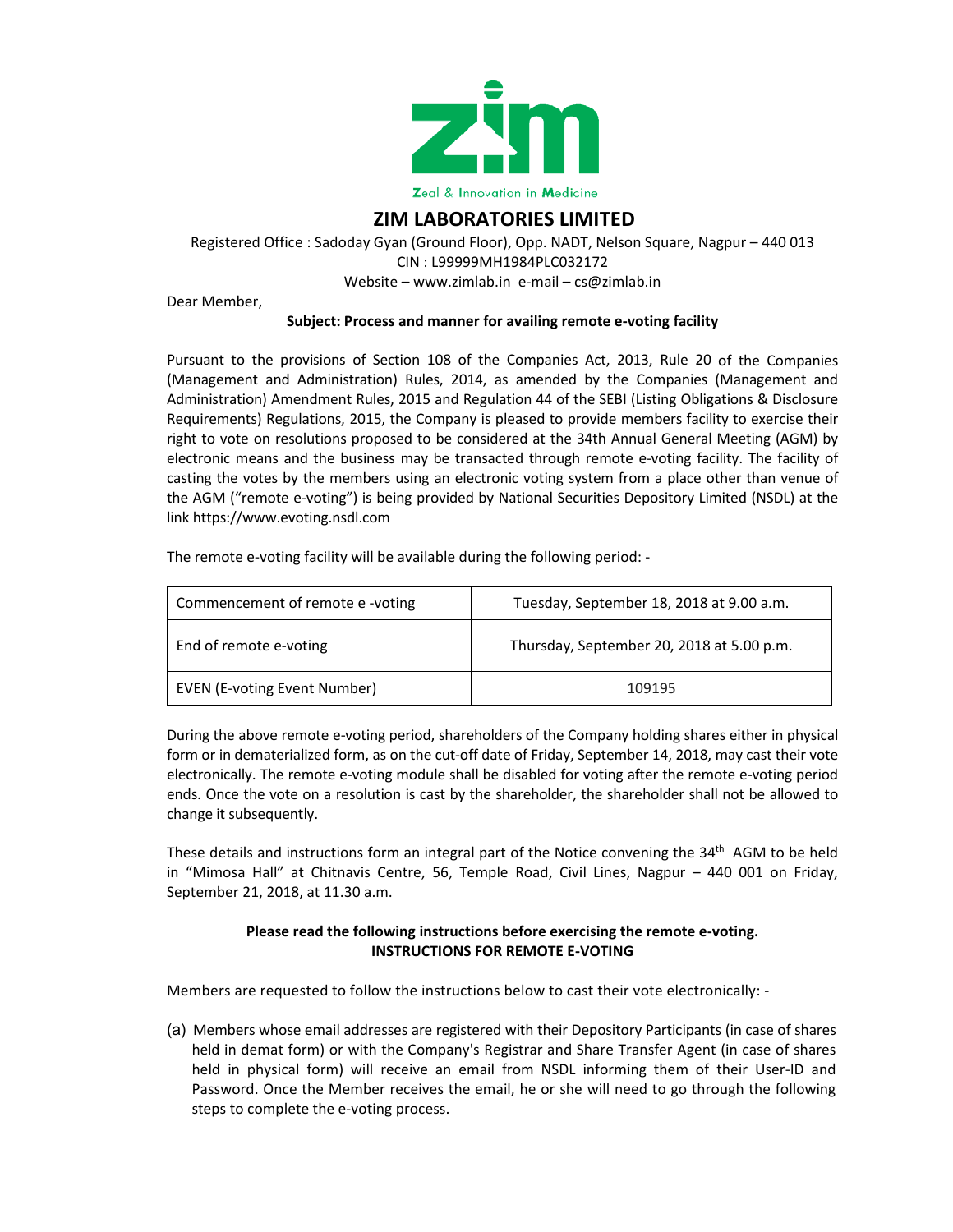- (b) Open the email and open the PDF file titled 'Zim e‐voting.pdf, using your Client ID or Folio No. as Password. The said PDF file contains your user ID and password for e-voting. Please note that this password is an initial password.
- (c) Launch your internet browser by typing the following URL: https://www.evoting.nsdl.com
- (d) Click on Shareholder ‐ Login.
- (e) Enter the user ID and Password (the initial password noted in step (a) above). Click on Login.
- (f) The Password change menu will appear. Change the Password to a Password of your choice. The new Password should have a minimum of 8 (eight) digits / characters or combination thereof. It is strongly recommended that you do not share your Password with any other person and take utmost care to keep your Password confidential.
- (g) The homepage of e‐voting will open. Click on 'e‐voting: Active Voting Cycles'.
- (h) Select 'EVEN' (E‐Voting Event Number) of Zim Laboratories Limited. For an EVEN, you can login any number of times on e‐voting platform of NSDL till you have voted on the Resolution during the voting period.
- (i) Now you are ready for e‐voting as the 'Cast Vote' page opens.
- (j) Cast your vote by selecting the option of your choice and clicking on 'Submit', and also remember to 'Confirm' when prompted.
- (k) Upon confirmation, the message 'Vote cast successfully' will be displayed.
- (I) Once you have voted on the Resolution, you will not be allowed to modify your vote.
- (m) Institutional members (i.e. other than individuals, HUF, NRI etc.) are required to send a scanned copy (PDF / JPG Format) of the relevant Board Resolution /Authorization Letter etc., together with attested specimen signature of the authorized signatory / signatories who are authorized to vote, to the Scrutinizer via e‐mail to roshnijethani2015@gmail.com with a copy marked to cs@zimlab.in and evoting@nsdl.co.in
- 8) For Members whose email I.Ds are not registered with the Company / Depository Participant(s) and who receive the physical Postal Ballot Forms, the following instructions may be noted:
	- a) The initial password is provided at the bottom of the Postal Ballot Form.
	- b) Please follow all the steps from (a) to (j) mentioned above, to cast your vote successfully.
- 9) In case of any queries, you may refer to the Frequently Asked Questions (FAQs) and e-voting user manual for Members available in the 'Downloads' section of www.evoting.nsdl.com or contact NSDL by email at evoting@nsdl.co.in,
- 10) Login to the e-voting website will be disabled upon five unsuccessful attempts to key in the correct password. In such an event, you will need to go through the 'Forgot Password' option available on the site to reset the Password.
- 11) If you are already registered with NSDL for e‐voting, then you can use your existing user ID and Password for casting your vote.
- 12) The e-voting period commences on Tuesday the 18<sup>th</sup> September, 2018 from 9.00 a.m. and ends on Thursday the  $20<sup>th</sup>$  September, 2018 at 5.00 p.m. During this period, members of the Company